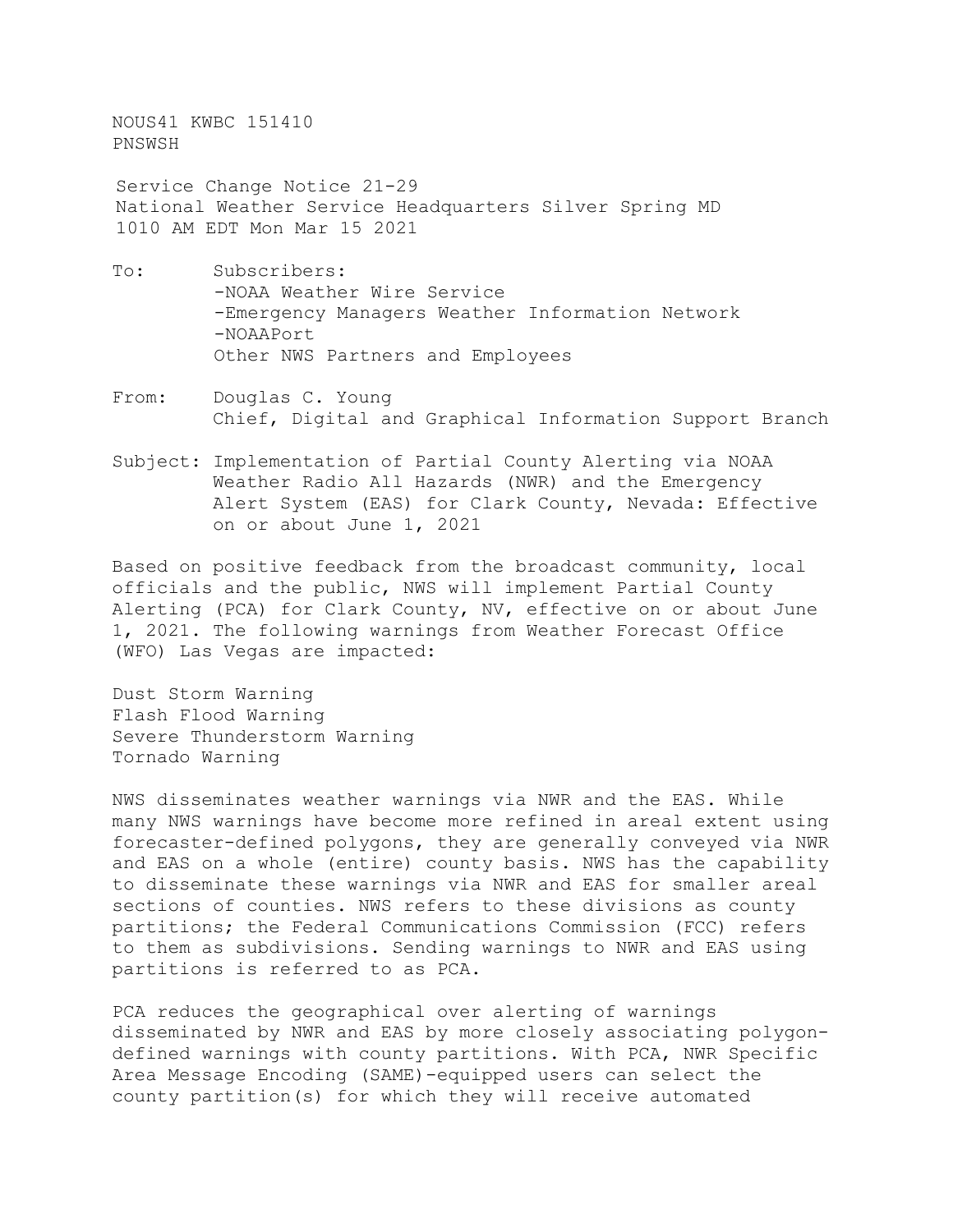alerts. Similarly, PCA allows broadcasters to choose the county partition(s) to which they will convey NWS warnings through the EAS. PCA implementation may help limit EAS activation in a given media market. A comprehensive description of the Clark County implementation is provided online at: [https://www.weather.gov/pca/clar](https://www.weather.gov/pca/clark)k

This website provides details and examples of the new warning format and instructions and examples on reprogramming NWR SAMEequipped receivers.

The shapefiles with the Clark County Partial County boundaries for NWR and EAS are posted online at: <https://www.weather.gov/gis/AWIPSShapefiles>

Once established in operations, the boundaries of the Clark County partitions are fixed. Any modifications would require a formal change process.

Additionally, based on positive feedback, NWS is launching a national level PCA initiative briefly described below.

NWS is planning for future dissemination improvements in association with the national level PCA initiative. These proposals will be detailed in a Public Information Statement with opportunity for comment prior to implementation.

NWS will be working with local officials and stakeholders interested in using PCA for other counties with unique alerting challenges, such as geographically-large counties; uniquelyconfigured counties, such as those with islands; counties that are uniquely shaped, such as latitudinally or longitudinally elongated; and counties with area-specific climatologies. If approved, NWS will precede plans to implement PCA for other counties with public notifications from these WFOs.

For questions or concerns on the PCA implementation for Clark County, please contact:

Dan Berc Warning Coordination Meteorologist WFO Las Vegas Las Vegas, NV 702-263-9753 [daniel.berc@noaa.gov](mailto:daniel.berc@noaa.gov)